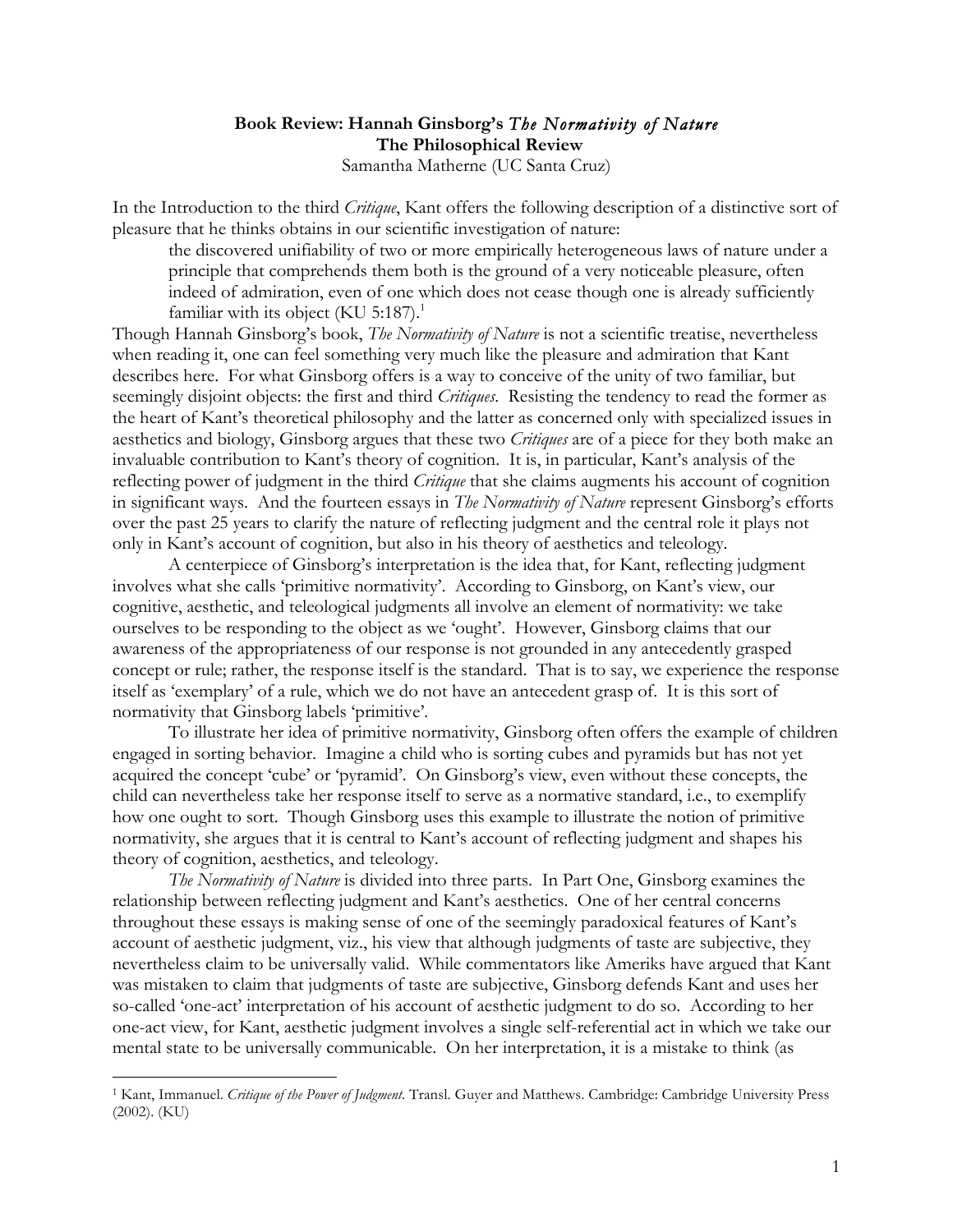Guyer's 'two-act' would have it) that this act is somehow distinct from the free play and pleasure involved in judgments of taste; rather, she argues that the taking of our mental state to be universally communicable just is free play and that it manifests phenomenologically to us through pleasure.

Meanwhile in Part Two, Ginsborg focuses on the contribution reflecting judgment makes to cognition. On her reading of Kant, although cognition involves us subsuming intuitions under concepts, there is a more fundamental sense in which we 'think the particular as contained under the universal', viz., when we take our natural response to an object to be exemplary of how one ought to respond (148). And although the latter plays a pivotal role in her reading of Kant's analysis of aesthetic judgment, she argues it is no less central to his theory of cognition insofar as it explains not only our ability to 'perceive as', but also serves as the basis for a non-circular account of how we acquire empirical concepts. However, on Ginsborg's reading of Kant, reflecting judgment does not just make cognition of objects outside of us possible, but is responsible for our cognition of ourselves as spontaneous agents who appear in the phenomenal world as well.

Finally in Part III, Ginsborg addresses the connection between reflecting judgment and teleology. In these essays, Ginsborg uses the notion of primitive normativity to elucidate Kant's concept of 'purposiveness' and doing so, she claims, helps us not only understand the unity of the two halves of the third *Critique*, but also to clarify some of Kant's key commitments about biology. With regard to the latter, Ginsborg argues that her interpretation of purposiveness helps us understand Kant's claim, on the one hand, that organisms are mechanically inexplicable and, on the other, that we must judge them as part of nature. On her view, we can treat organisms as natural and normative because the mechanical inexplicability of organisms rests not on any claim about their causal origin, but rather on the fact that we cannot make sense of their structure and behavior in a non-normative way. And though developments in modern biology might seem to put pressure on this view, Ginsborg maintains that there is a "transcendental argument" for this way of judging organisms: insofar as we regard our own natural responses to the world in normative terms without appeal to design, there is nothing that rules out us also regarding organisms as both natural and normative without appeal to design (342).

While I am sympathetic to Ginsborg's overall project, I want to raise three critical concerns. The first pertains to the role of the object in aesthetic judgment. While Ginsborg denies that Kant either could or should endorse an objectivist account of aesthetic judgment, she nevertheless acknowledges that there is something about the object that "we cannot adequately put into words," which we take our response to be appropriate to (126). My concern about this aspect of her view is that it downplays the importance of the spatial and temporal form of the object in Kant's account of judgments of taste. In the Analytic of the Sublime, for example, Kant argues that it is appropriate to call objects in nature 'beautiful', but not 'sublime' because with the beautiful we are responsive to the "form of the object, which consists in limitation [*Begrenzung*]," presumably in space and time, whereas with the sublime we experience a 'formless', i.e., 'limitless' [*Unbegrenztheit*] object (KU 5:244). Meanwhile, in his discussion of the object's 'form of purposiveness' in the Third Moment of Taste, he claims,

All form of the objects of the senses… is either **shape** or **play**: in the latter case, either play of shapes (in space, mime, and dance), or mere play of sensations (in time)… **drawing** in the former and composition in the latter constitute the proper object of the pure judgment of taste (KU 5:225).

In both cases, Kant does not just pick out something or other about the object, but rather identifies something specific about it, viz., its spatially or temporally limited form, as what we are responsive to in judgments of taste. Moreover, if the object's form does play a more robust role in aesthetic judgments, then one might wonder whether judgments of taste are "purely self-referential" in the way that Ginsborg suggests (48). Though it is true that the ultimate ground of the judgment of taste